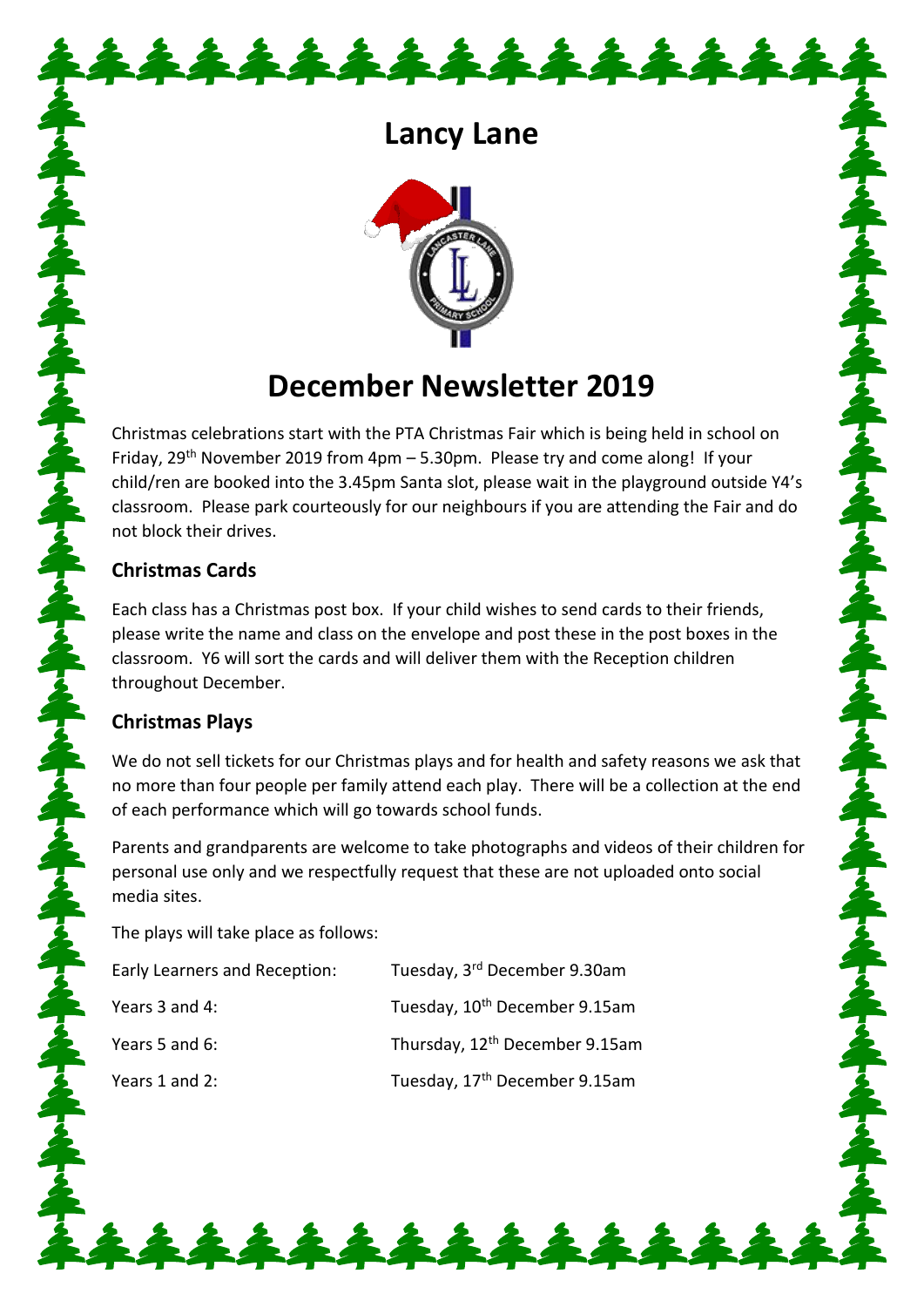## **Christmas Craft**

Mrs Haigh has sent home a ParentMail regarding an art project for parents and children which is taking place in the afternoon of Thursday, 5<sup>th</sup> December. Please speak to Mrs Haigh if you would like further information.

\*\*\*\*\*\*\*\*\*\*\*\*\*\*

## **After School Clubs**

After school clubs will end on Friday, 6<sup>th</sup> December.

## **Pantomime**

As is now Lancy Lane tradition, the whole school will be going to the afternoon performance of Aladdin at the Thwaites Theatre in Blackburn. The pantomime ends at 3.00pm and so we will return to school at 3.45pm. Teachers will dismiss their children from their classrooms as usual when we return to school. Please leave room for the coaches to drive round the corner and park up outside school whilst you are waiting for us to return.

## **Christmas Jumper Day**

Friday, 13<sup>th</sup> December is Save The Children's Christmas Jumper Day. Children may come in non school uniform wearing a Christmas jumper in exchange for a £1 donation. Further details will follow.

## **Brass Music Event**

Y6 will be holding a special performance for their parents and grandparents on Friday,  $13<sup>th</sup>$ December 2019 at 9.10am. This is the time Mr Crane, the music teacher, comes into school to teach the children. Parents and grandparents from all classes are welcome to come along.

## **PTA Gift Day**

The PTA runs a lovely Gift Day on December 13<sup>th</sup> where, for £1, children can choose a present for a loved one. This will be wrapped in school and sent home the following week to be opened on Christmas Day. Please send your child in with £1 on 13<sup>th</sup> if your child would like to buy a present.

## **Christmas Parties**

Class teachers will send home details of each party in due course. Children may come into school in their party clothes on the day of their party.

\*\*\*\*\*\*\*\*\*\*\*

| Monday, $16^{th}$ December: Years $3-6$           |                                                                    |
|---------------------------------------------------|--------------------------------------------------------------------|
| Tuesday, 17 <sup>th</sup> December: Years 1 and 2 |                                                                    |
|                                                   | Wednesday, 18 <sup>th</sup> December: Early Learners and Reception |